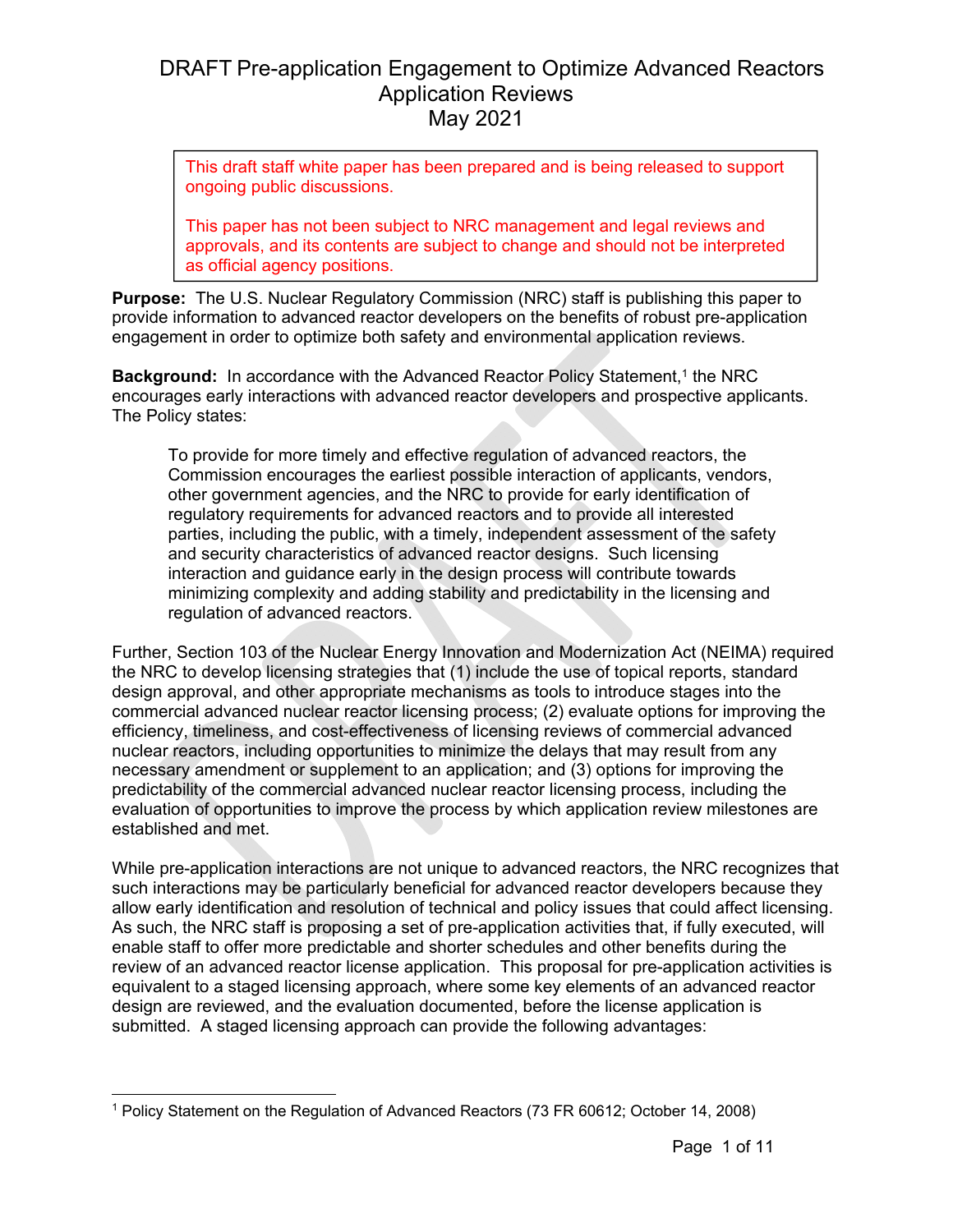| <b>Advantages for Applicants</b>                                                                                                                                                                                                                            | <b>Advantages for NRC</b>                                                                                                                                                                                                                                    |
|-------------------------------------------------------------------------------------------------------------------------------------------------------------------------------------------------------------------------------------------------------------|--------------------------------------------------------------------------------------------------------------------------------------------------------------------------------------------------------------------------------------------------------------|
| Enhanced regulatory predictability, reducing<br>project risk                                                                                                                                                                                                | Greater review efficiency because NRC staff<br>becomes familiar with the design and<br>develops topical report safety evaluations<br>that can be referenced by the application<br>safety evaluation report                                                   |
| Greater review efficiency because NRC staff<br>becomes familiar with design. Efficiency<br>translates to lower costs and shorter review<br>schedules                                                                                                        | Early public engagement on the attributes of<br>a design, increasing transparency and<br>enhancing public awareness                                                                                                                                          |
| Early interactions between the NRC, the<br>applicant, and other agencies that have a<br>role in the environmental review could<br>shorten the licensing review schedule.                                                                                    | NRC staff becomes familiar with new<br>approaches an applicant is considering and<br>unique environmental aspects of a site                                                                                                                                  |
| Early engagement with the Advisory<br>Committee on Reactor Safeguards (ACRS)<br>through the review of safety evaluations on<br>topical reports. This early ACRS involvement<br>will improve regulatory reliability and shorten<br>application review times. | Early engagement with the ACRS through<br>the review of safety evaluations on topical<br>reports. This early ACRS involvement will<br>reduce the number of issues addressed<br>during the application review and lessen the<br>effort of application review. |

**Program for Robust Pre-application engagement:** In response to NEIMA, the NRC staff established generic milestone schedules for licensing reviews.<sup>2</sup> When the generic milestone schedules were established, the NRC staff noted that it will work with each licensee or applicant to establish a specific schedule for each request, which may be shorter or longer than the generic milestone schedule based on the specific needs of the licensee or applicant and the staff's resources. If an advanced reactor applicant completes the applicable items<sup>3</sup> described in the following sections prior to submitting the application, the NRC staff will establish a review schedule at least 6 months shorter than the generic schedules depending on the complexity of the design.4 The NRC staff will complete the issuance of the final safety evaluation within this application-specific schedule as long as the following conditions are met:

• Applicants must submit responses to requests for additional information (RAIs) and other necessary information within agreed upon timeframes. Otherwise the schedule may be adversely affected.

-

<sup>2</sup> https://www.nrc.gov/about-nrc/generic-schedules.html

 $3$  For a design certification, only the safety review items would be applicable. For a combined license application referencing a certified design, the environmental review items would be applicable in addition to safety topics associated with site specific features and any departures to the certified design. For a combined license not referencing a certified design, all the review topics listed would be applicable. 4 Substantive pre-application engagement of a lesser extent than that described in this paper may result in a shorter review schedule than the NEIMA generic schedules, which would be determined on a caseby-case basis.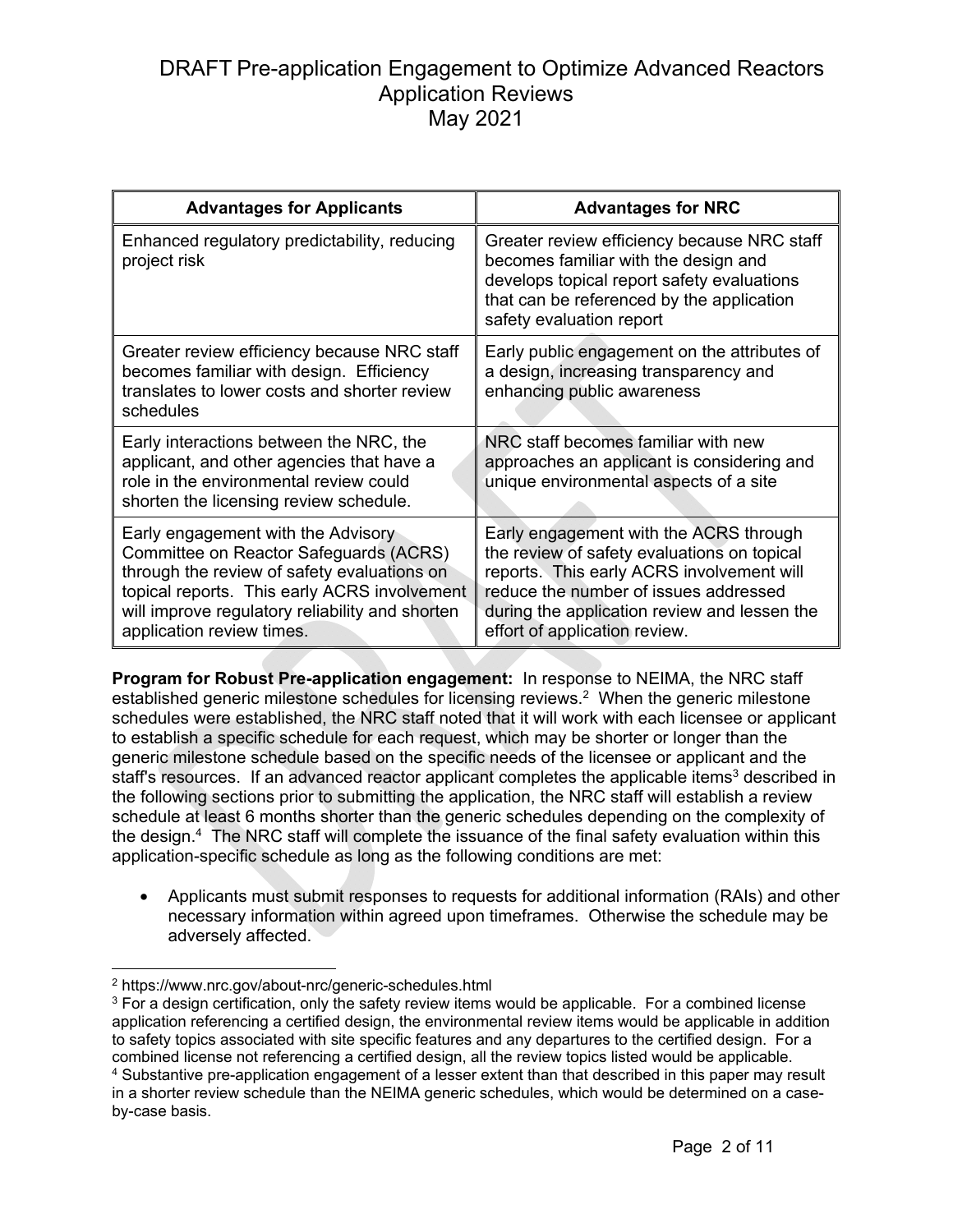- If the applicant makes substantive changes to the application after submittal, those changes may impact the schedule.
- If the applicant participates in pre-application activities, the design should not change significantly between pre-application and the time the application is submitted so that matters resolved in pre-application are not adversely impacted; significant design changes may impact the review schedule.

In addition to a substantially shorter overall application review, the acceptance review could be shorter if the activities described below are completed before submission of an application. The staff could complete the acceptance review in as little as two weeks<sup>5</sup> if only administrative aspects, such as making the application publicly available and issuing a notice of availability, need to be addressed at that time.

### **A. Topical reports**

The applicant should submit topical reports on key topics for review during the pre-application phase. The NRC staff will review these topical reports and prepare safety evaluations with findings that can be relied on for the application review. These topical reports should be submitted early enough to support staff issuance of final staff safety evaluations prior to submittal of an application. It should be noted that any substantive changes to the design between submission of a topical report and submission of the application could require additional staff review and result in significant changes to the review schedule. The key areas described below should be addressed. The staff notes that at the construction permit stage, the level of design completeness would not typically support reaching conclusive staff findings on some safety and security topics during the preapplication or permit application review<sup>6</sup>. However, most of the topics below address methods or design fundamentals, and preapplication engagement in these areas is encouraged for prospective construction permit applicants to manage project risk as well as produce schedule efficiencies.

### **1. Principal design criteria for non-light-water reactors7**

During the pre-application period, prospective non-light-water reactor (non-LWR) applicants should submit proposed principal design criteria (PDC) for staff review and approval. As required by Title 10 of the *Code of Federal Regulations* (10 CFR) 50.34(a)(3)(i), 10 CFR 52.47(a)(3)(i), and 10 CFR 52.79(a)(4)(i), proposed PDC must be included in an application for a construction permit (CP), design certification (DC), or combined license (COL). The PDC establishes the necessary design, fabrication, construction, testing, and performance of safety significant structures, systems, and components (SSCs). The NRC staff expects non-LWR applicants will review the

 $\overline{a}$ 5 This assumes that applicant's submittal meets NRC's SUNSI and electronic submittal requirements to facilitate release of public version of the application.

 $6$  With regard to application files under 10 CFR Part 50, the staff notes that in accordance with 10 CFR 50.35(b) a construction permit will constitute an authorization to the applicant to proceed with construction but will not constitute Commission approval of the safety of any design feature or specification unless the applicant specifically requests such approval and such approval is incorporated in the permit.

<sup>7</sup> Prospective applicants for LWR designs are not required to submit PDC. LWR developers should instead discuss how the General Design Criteria (GDC) in Appendix A to 10 CFR Part 50 will be applied to their design and discuss any proposed exemptions to the GDC.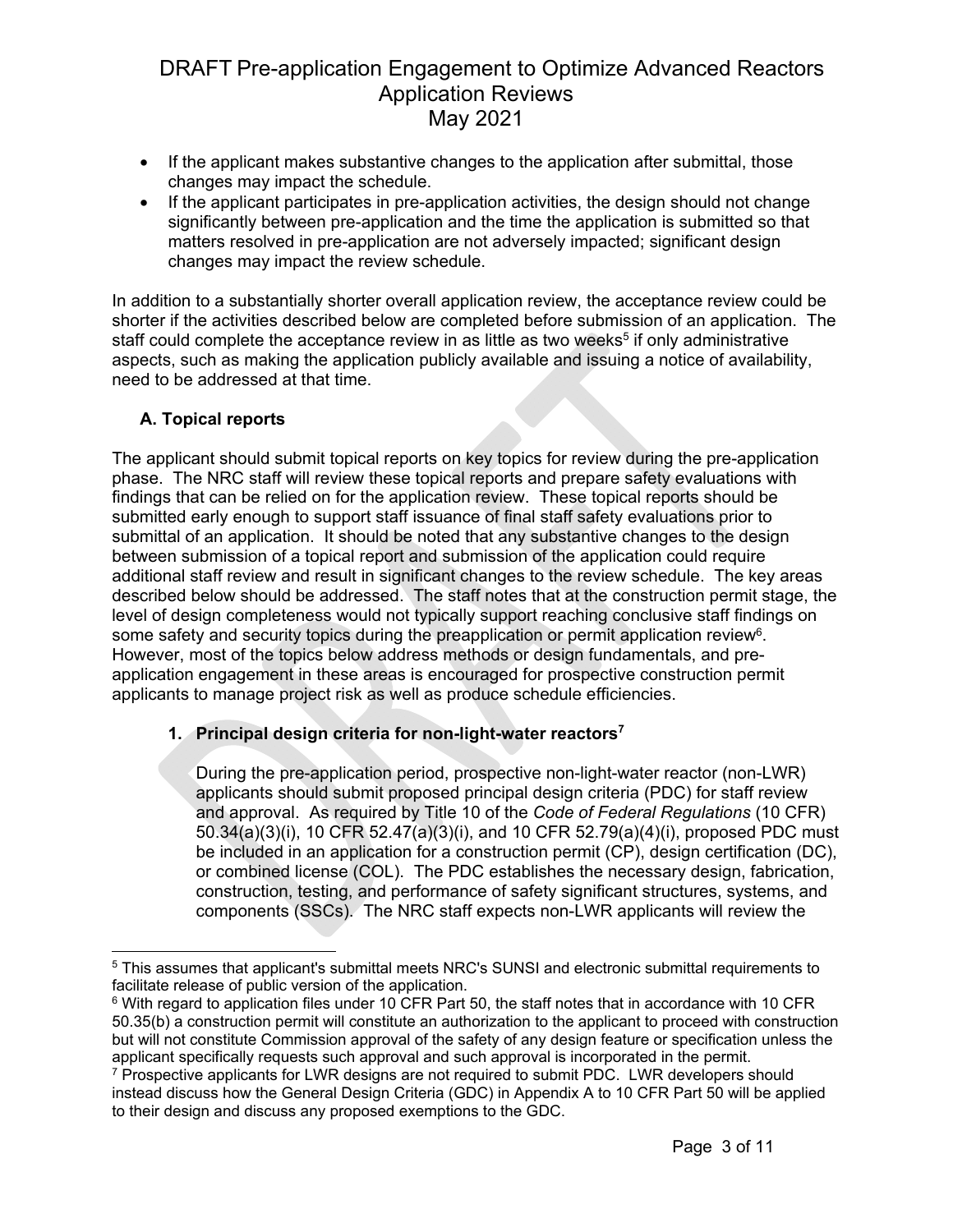GDC in Appendix A to 10 CFR Part 50 and the guidance in Regulatory Guide (RG) 1.232, "Guidance for Developing Principal Design Criteria for Non-Light-Water Reactors," to develop their PDC and ensure that necessary safety functions and SSCs are covered under the selected PDC. For the applications that follow the riskinformed and performance-based (RIPB) approach in Nuclear Energy Institute (NEI) 18-04, Revision 1, "Risk-Informed Performance-Based Technology Inclusive Guidance for Non-Light Water Reactor Licensing Basis Development," the designspecific criteria identified by the RIPB approach may be used to supplement or modify the applicable GDC or Advanced Reactor Design Criteria in RG 1.232 in the formulation of PDC. The NRC staff will review the applicant's proposed PDC to determine if they are acceptable.

#### **2. Selection of licensing basis events and classification and treatment of structures, systems, and components**

a) The applicant should request staff review and approval of their proposed process for selection of licensing basis events and classification and treatment of SSCs, or indicate that they plan to use an approved process such as the process described in NEI 18-04 and RG 1.233, "Guidance for a Technology-Inclusive, Risk-Informed, and Performance-Based Methodology to Inform the Licensing Basis and Content of Applications for Licenses, Certifications, and Approvals for Non-Light-Water Reactors."

b) The applicant should submit, for NRC information, the anticipated list of licensing basis events and the associated list of safety-related and risk-significant SSCs. This will help the staff understand the design and would support discussions on the preliminary SSC classifications, as needed, in preparation for an efficient and effective application review.

### **3. Fuel qualification and testing**

Preapplication engagement on fuel qualification should include the following steps: staff approval of the fuel qualification plan and associated methodologies, potential staff observation of execution of the testing, and verification of the results of the testing to support qualification of the fuel for the associated reactor design. Applicants need to demonstrate that the fuel is qualified for use in their reactor design (i.e., demonstrate that fuel manufactured in accordance with a specification will perform as described in the licensing safety case). Sufficient information should be provided to support reasonable assurance findings that:

a. The role of the fuel in the safety case is adequately described. This can be addressed by providing fuel performance requirements during (1) normal operation, including the effects of anticipated operational occurrences, and (2) accident conditions. Sufficient information should be provided to describe the safety limits of the fuel and the fuel contribution in the accident source term. Understanding of the safety limits and source term should address uncertainty associated with any limitations on data available during the pre-application stage.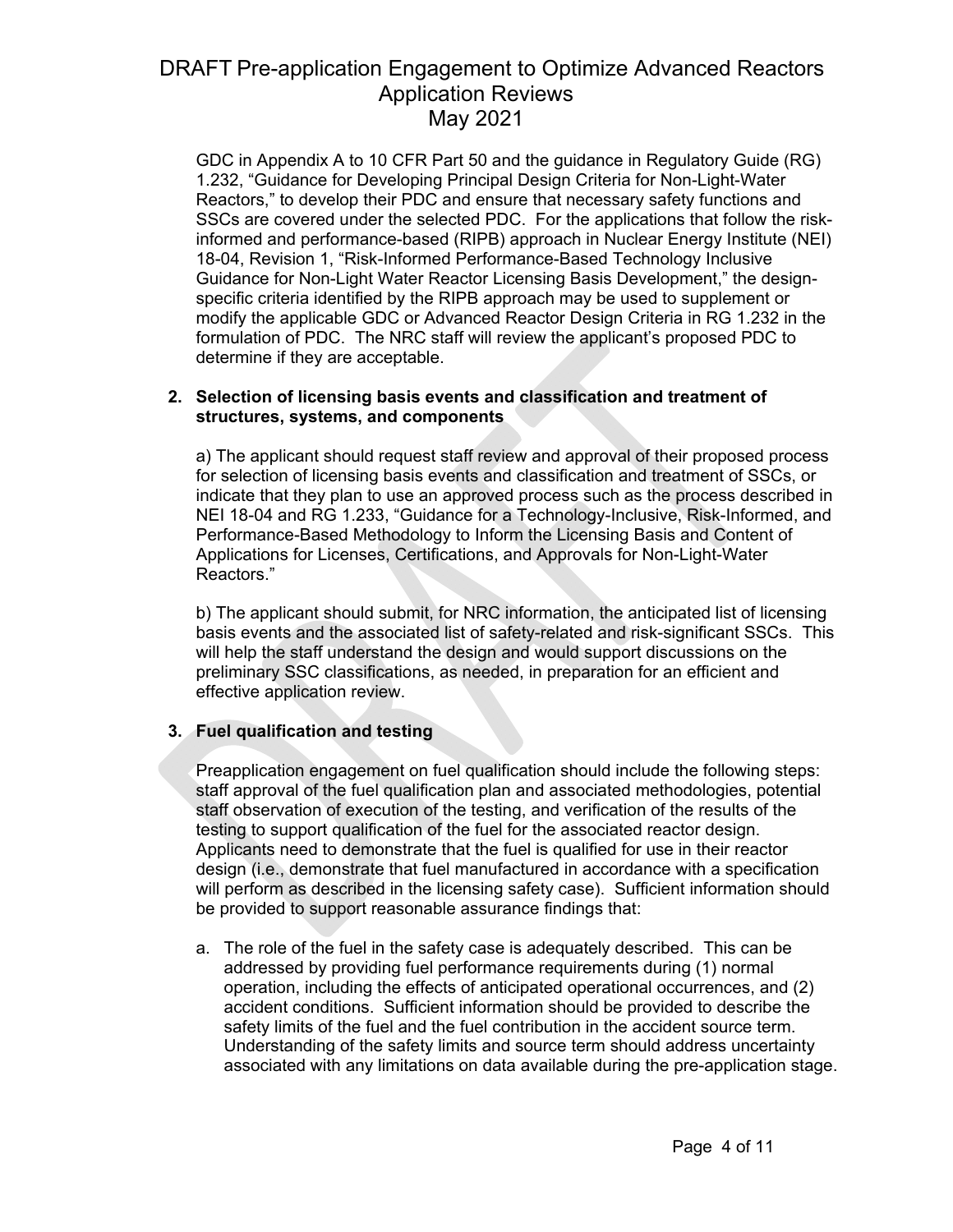b. The fuel qualification plan is adequate. Information should be provided in the fuel qualification plan that describes proposed analysis methodologies (e.g., fuel performance codes), the use of existing data, and any ongoing testing or plans to utilize lead test specimens. Where legacy data is used, a justification for the applicability of the data to the current application (e.g., data was collected for a fuel fabricated consistent with the proposed fuel design and irradiated in an applicable environment) and justification that the data was collected under an appropriate quality assurance program commensurate with the safety significance and in conformance with NRC quality assurance requirements should be provided.

## **4. Mechanistic or accident source term development8**

Applicants should develop a source term methodology that includes validation and verification of associated engineering computer programs. The source term development needs to include radiological source terms for effluents, radwaste system design, shielding design, and equipment qualification. The applicant should submit the source term methodologies to the NRC staff for review and approval.

## **5. Quality assurance program**

Applicants should submit a quality assurance program description (QAPD) for NRC review and approval during the pre-application phase to ensure that the design and the application have been developed in accordance with 10 CFR Part 50 Appendix B. The QAPD should cover the scope of the planned type of license application (e.g., 10 CFR 52.47(a)(19) discusses the QAP requirements for DC applications and 10 CFR 52.79(a)(25) discusses the QAP requirements for COL applications) as applied to the fabrication, construction, and testing, of the SSCs of the facility. The description of the QAP must include a discussion of how the applicable requirements of Appendix B to 10 CFR part 50 have been and will be satisfied, including a discussion of how the QAP will be implemented.

## **6. Safeguards Information Plan**

The applicant should submit a plan for the protection of safeguards information (SGI) for NRC review and approval during the pre-application period. Approval of the SGI plan will enable the NRC staff to provide the applicant with SGI information, as necessary, for the applicant to consider safeguards and security in the design of the facility and development of the physical security program in order for the applicant to address the requirements of 10 CFR Part 73, "Physical Protection of Plants and Materials," and 10 CFR 50.150, "Aircraft impact assessment," in their application.

### **7. Safety and accident analysis methodologies and associated validation**

Applicants should develop and execute plans to perform safety and accident analyses that include testing of applicable SSCs and validation and verification of

<sup>&</sup>lt;sup>8</sup> Developers of light-water small modular reactors may use the accident source term in NUREG-1465, "Accident Source Terms for Light-Water Nuclear Power Plants," or propose a design-specific accident source term.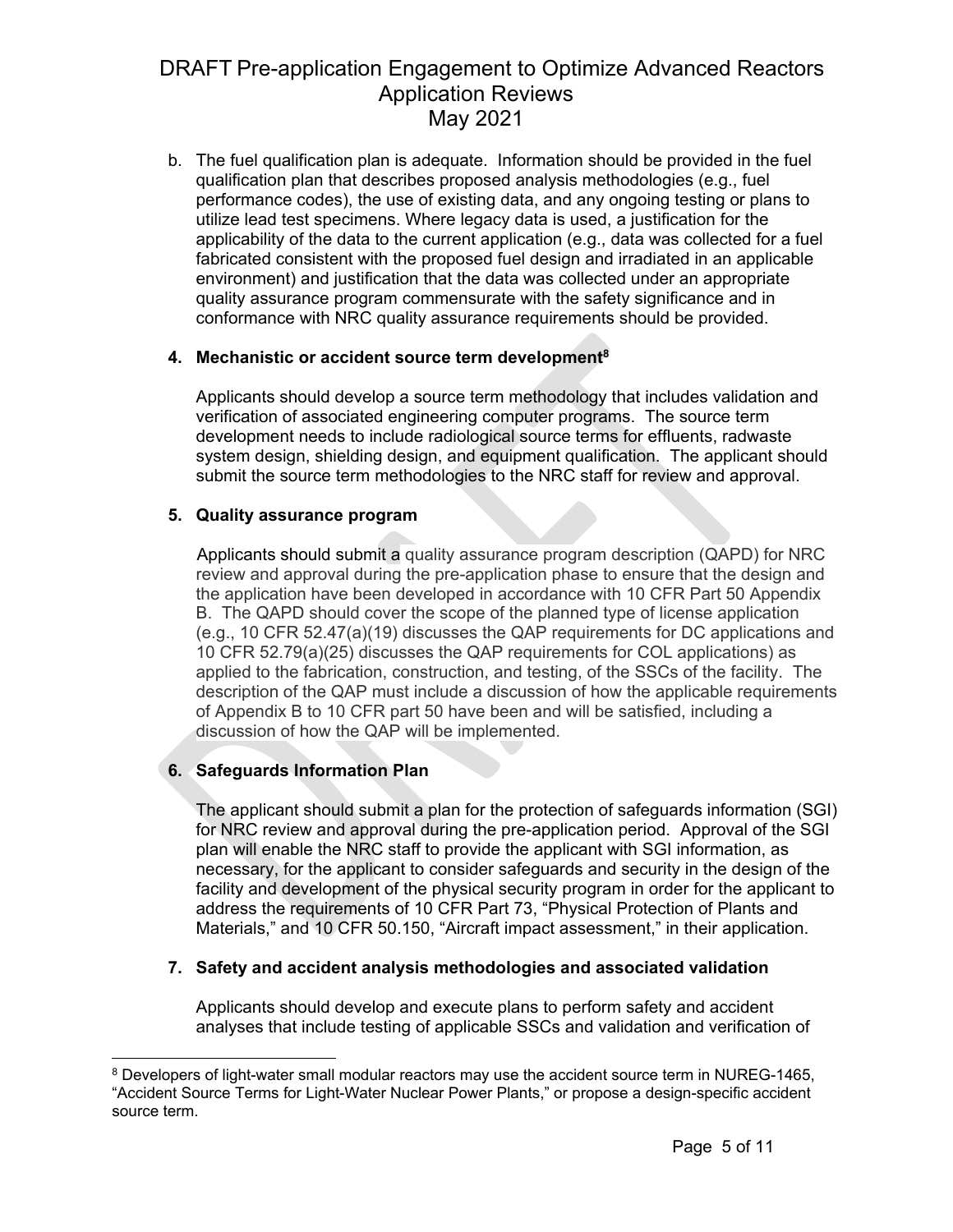associated engineering computer programs. The analysis plans need to include development of associated methodologies and applications of those methods, which include but are not limited to event specific analysis methodologies, scaling methodology, setpoint methodology, reactor coolant analysis methodology, core design methodology, and reactivity control methods. The analysis plans need to include a test plan and test program as well as equipment qualification methodology to ensure appropriate verification and validation of the engineering computer programs. The test program should satisfy 10 CFR 50.43(e), which requires applicants to demonstrate that sufficient data exist on the safety features of the design to assess the analytical tools used for safety analyses over a sufficient range of normal operating conditions, transient conditions, and specified accident sequences, including equilibrium core conditions. The applicant should submit the safety analysis methodologies and application of those methods to the NRC staff for review and approval.

### **B. Meetings, audits and white papers:**

In addition to the topical reports discussed above, applicants should engage in preapplication interactions on the key topics below. The NRC staff will review the information submitted or discussed and will provide feedback to the applicant which will be useful in preparation of the application.

### **1. Probabilistic risk assessment (PRA)**

The PRA provides important insights in the selection of licensing basis events, safety classification of SSCs and associated risk-informed special treatments, and determination of defense-in-depth (DID) adequacy. As such, early regulatory engagement on the PRA can make the review of an application more effective and efficient.

The applicant should facilitate the NRC staff's audit of the PRA peer review prior to submitting an application. The applicant should explain how the PRA will be used to support their application (e.g., risk-informed licensing, licensing basis event selection, siting, emergency preparedness, use of maintenance rule, etc.) to determine acceptability of the PRA for its planned use. The applicant should describe the development of its PRA, highlighting the use of any approaches that differ significantly from endorsed consensus codes and standards and NRC staffapproved guidance. The NRC staff will audit the resolution of the peer review findings and observations if a peer review has been completed. The NRC staff will provide feedback on these topics during the pre-application interactions. The applicant should address any issues identified before submittal of the application. Pre-application interactions on the PRA and its results should also assist the NRC staff in gaining valuable risk insights on the plant design. These risk insights will help the NRC staff conduct the application review by enabling the use of such risk insights in determining the depth and scope of the review, as well as by facilitating the use of risk-informed decision-making.

For applications submitted under 10 CFR Part 50, the degree of realism and the level of detail represented in the PRA at the CP stage will be less than that available at the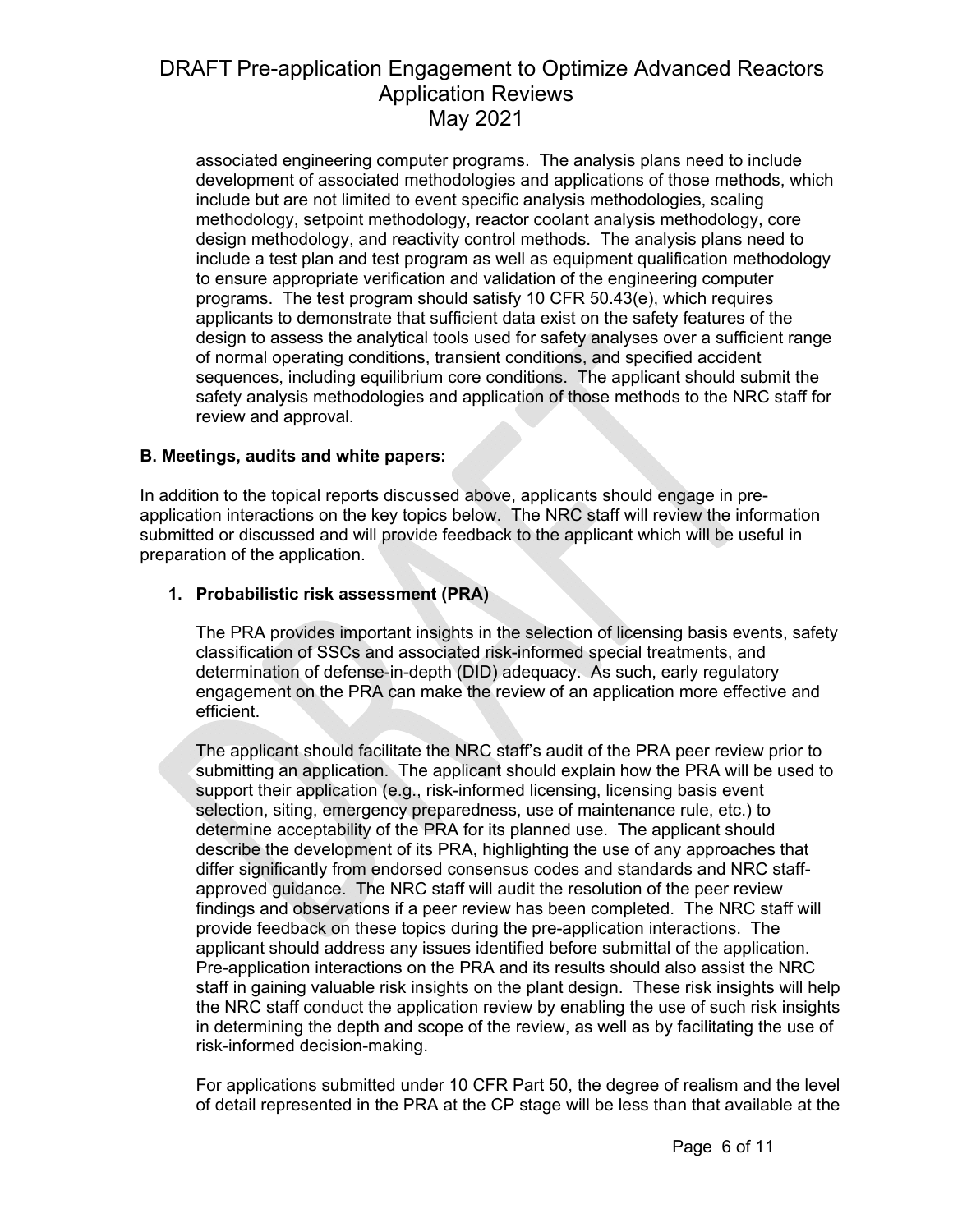operating license stage. Similarly, for applications submitted under 10 CFR Part 52, the scope represented in the PRA at the design certification stage will likely be less than that available at the COL stage. The NRC staff will adjust the depth and scope of its review, including consideration of the PRA acceptability appropriate to the maturity of the design. If an applicant considers seeking finality on safety matters at the CP stage, such as risk-informed licensing basis event selection or SSCs classification, the PRA would need to be at a state of development that would support NRC staff's decisions in these areas. Early pre-application discussion with the NRC staff is important in this area to receive timely feedback.

## **2. Regulatory gap analysis**

The applicant should submit a regulatory gap analysis report listing those 10 CFR Part 50 or Part 52 requirements for which the applicant plans to request an exemption or seek a case-specific order or rule of particular applicability.<sup>9</sup> This would allow the NRC staff and the applicant to establish an efficient approach for reviewing proposed exemption requests or developing a case-specific order or rule of particular applicability for the Commission's consideration. Case-specific orders have been used to license new facilities and technologies (e.g., Louisiana Energy Services, L.P., enrichment facility application). Examples of potential exemption requests may include emergency planning zone size and number of armed responders for physical security in advance of completion of ongoing rulemakings.

For non-LWR applicants submitted under 10 CFR Part 50 or 52, the regulatory gap analysis and decision to seek a case-specific order, rule of particular applicability, and/or exemptions should be informed by the NRC staff's draft white paper titled "Analysis of Applicability of NRC Regulations for Non-Light Water Reactors" and the draft appendix providing examples for demonstrating compliance or exemption (Agencywide Documents Access and Management System (ADAMS) Accession Nos. ML20241A017 and ML21049A098, respectively).10

## **3. Policy issues**

The wide range of designs and/or design features being contemplated by advanced reactor designers may present unique regulatory issues. These issues need to be brought forward, through white papers or meetings, to the NRC staff as early as possible so that they can be properly considered and addressed by the NRC before the application is submitted. Early engagement will allow NRC staff time to pursue a Commission decision for those issues that rise to the level of policy matters. If additional policy issues arise during the application review, the schedule may be affected.

 <sup>9</sup> In lieu of exemptions, applicants may request alternate licensing approaches such as case-specific orders and rules of particular applicability. These are discussed further in Enclosure 2 to SECY 20-0093, Policy and Licensing Considerations Related to Micro-Reactors (ADAMS Accession No. ML20254A366).  $10$  Note that the staff plans to update this white paper to incorporate stakeholder feedback and applicants should refer to the most current staff guidance on this topic.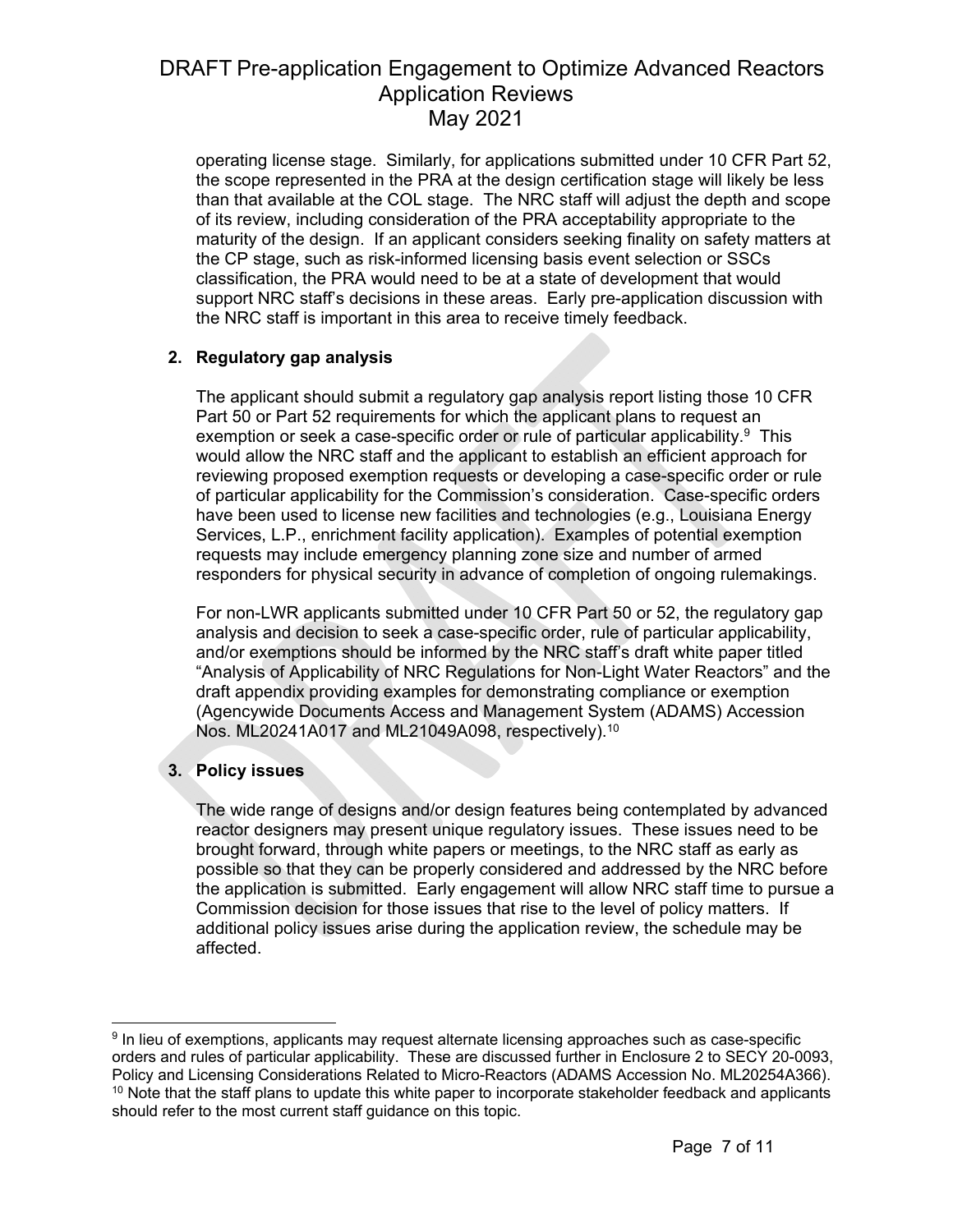### **4. Novel design features or approaches**

The applicant should identify any novel design features, through white papers or meetings, during the pre-application review to allow staff familiarization so staff can develop a review strategy and review guidance, if needed. If the applicant intends to use novel design features (such as passive systems, inherent safety features, or simplified control features), early identification of these features or approaches to the NRC staff will facilitate timely identification and resolution of any unique regulatory topics. Topics to be considered beyond the reactor system include unique features such as seismic isolators, novel digital instrumentation and control systems, physical and cyber security features, safeguards features, or novel approaches to operational programs. Applicants should be aware that in accordance with 10 CFR 50.43(e) the performance of each safety feature must be demonstrated, and it must be demonstrated that the interdependent effects among the safety features of the design is acceptable. The applicant should inform the NRC how this demonstration will be made in their application.

#### **5. Consensus codes and standards and code cases**

During the pre-application stage the applicant should use a white paper to identify any consensus codes and standards or code cases they intend to use and specifically identify any standards or code cases that have not been endorsed or previously accepted by the staff. For any such standards or code cases, the applicant should engage in pre-application discussions to identify any areas where additional information may be needed in the application to support the proposed approach.

### **C. Environmental activities**

The NRC conducts its environmental review in accordance with the National Environmental Policy Act's requirement that Federal agencies assess the environmental effects of proposed actions prior to making decisions. Therefore, the environmental review is an integral but distinct part of the NRC's licensing review.

Early and frequent pre-application interactions is a key component of federal directives outlined in Title 41 of the Fixing America's Surface Transportation Act (FAST-41) to streamline the environmental review process. As part of these pre-application interactions, the NRC staff expects that applicants would conduct meetings, support audits, and provide white papers beginning approximately 2 years in advance of the application submittal. An applicant seeking a predictable review schedule should engage in substantive pre-application interactions with the NRC staff as early as possible in the planning process in accordance with 10 CFR 51.40, "Consultation with NRC staff," and as discussed in RG 1.206, "Applications for Nuclear Power Plants." In addition, an applicant is expected to address the environmental issues described in RG 4.2, "Preparation of Environmental Reports for Nuclear Power Stations," which provides guidance to applicants for the format and content of environmental reports that are submitted as part of an application for a permit, license, or other authorization to site, construct, and/or operate a new nuclear power plant, or provide a justification for any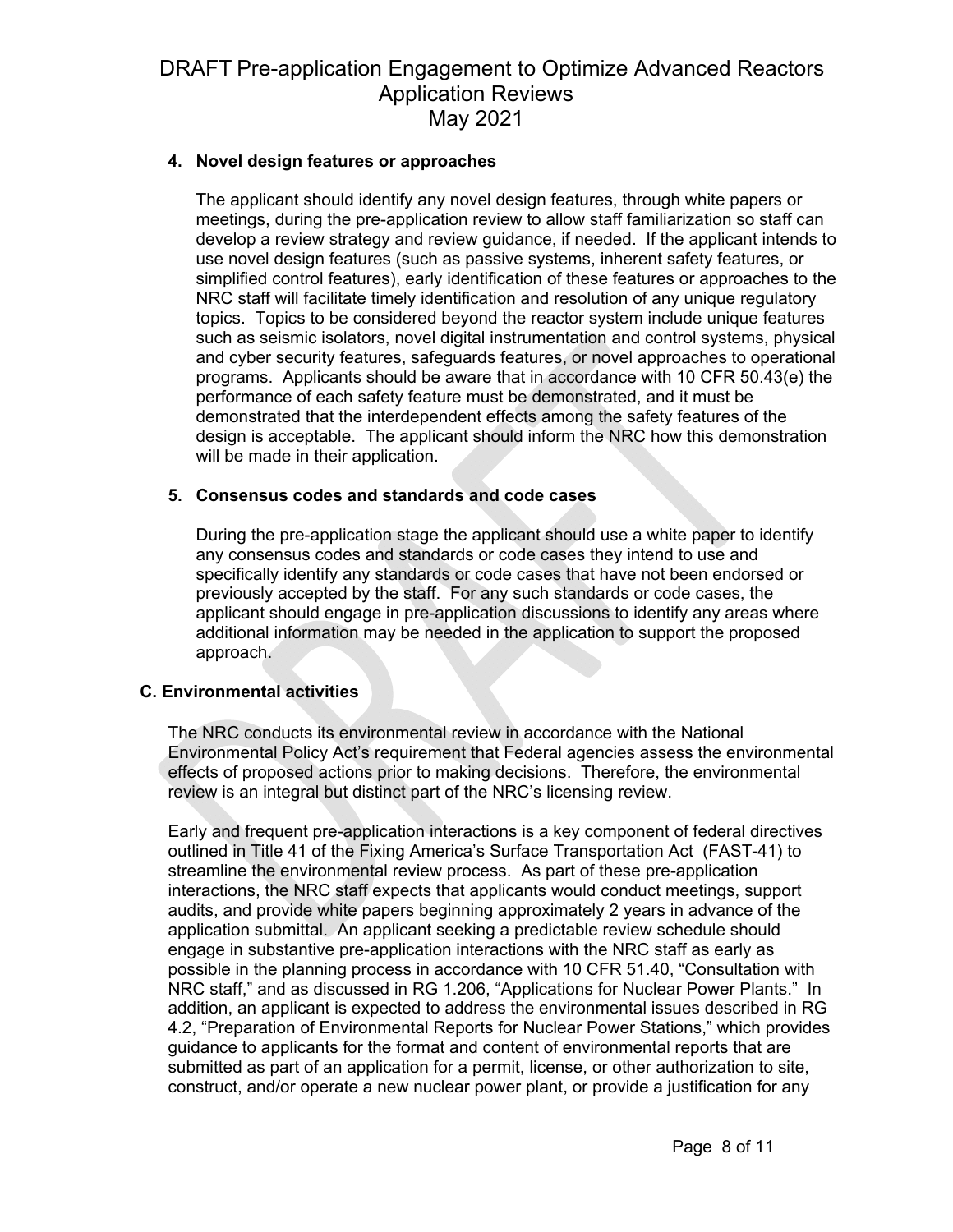issues that do not need to be analyzed. In addition, an applicant should also consider following the guidance:

- NEI 10-07, "Industry Guideline for Effective Pre-Application Interactions with Agencies Other Than NRC During the Early Site Permit Process"
- COL/ESP-ISG-026 Combined License and Early Site Permit Environmental Issues Associated with New Reactors
- COL/ESP-ISG-027 Combined License and Early Site Permit Specific Environmental Guidance for Light Water Small Modular Reactor Reviews
- Interim Staff Guidance (ISG)-29, "Environmental Considerations Associated with Micro-reactors."

Early engagement is important for assuring that sufficient data is available in the application and that appropriate engagement with other Federal and State agencies has begun. For example, a project may affect a threatened or endangered species, necessitating consultation with the U.S. Fish and Wildlife Service. If the service or the NRC need data on the species, seasonal lifecycles could affect the ability to collect the data, which in turn could delay a project.

### **White Papers**

The applicant should submit white papers on the following key areas and on any novel approaches to environmental topics. The NRC staff will assess the approaches, document a position, and provide feedback to the applicant during the pre-application phase.

## **1. Unique or Novel Methodologies and Issues**

The applicant should identify any novel environmental methodology or issue to allow staff familiarization so it can develop a review strategy and review guidance, if needed. An example of a unique issue would be a purpose and need statement for the project that specifies uses other than electricity production. The purpose and need for the project is the foundation on which the environmental review is based. The purpose and need statement informs analyses of the need for the project and of alternatives, including alternative sites and alternative sources of energy.

## **2. Alternatives to the Proposed Project**

A recurring issue on many of the previous COLs and ESPs was the alternative site selection process. The applicant should support meetings to discuss the site selection process. In addition, energy alternatives could be a unique issue for an advanced reactor application, depending on the purpose and need statement for the project. A purpose other than generating baseload electricity could change the alternative energy analysis, relative to what was previously considered for large LWRs.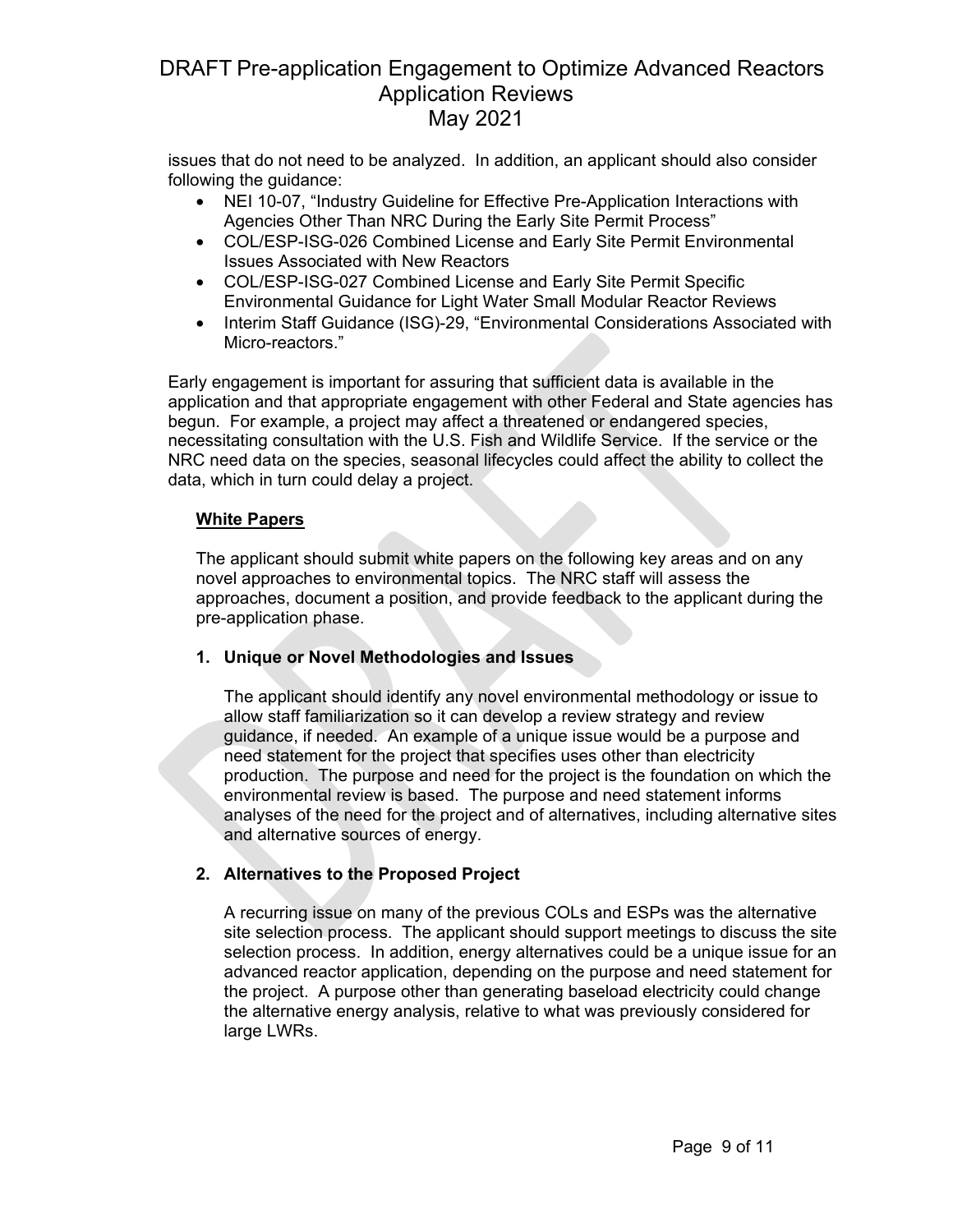### **3. Cooling Water Availability**

The NRC staff understands that advanced reactors may use less cooling water than the operating reactor fleet; however, access to cooling water and approvals by the relevant permitting authorities have proved to be a challenge for many previous projects. Therefore, the staff expects an applicant to provide information on the proposed facility's water consumption so the staff can gain an understanding of the facility's water needs and assess the appropriateness of the permits being sought. The staff also recommends that the applicant, the NRC staff, and the water permitting agencies meet at least once during the preapplication activities.

### **4. Status of Permits and Authorizations for the Proposed Project**

The NRC staff recommends that the applicant interact with other permitting agencies as discussed in NEI 10-07, "Industry Guideline for Effective Pre-Application Interactions With Agencies Other Than NRC During the Early Site Permit Process," and provide a list of the needed authorizations, permits, licenses, and approvals for the project. This documentation should also contain a timeline for obtaining the necessary permits and the current status. The applicant should also provide copies of available correspondence between the applicant and State Historic Preservation Office (SHPO), Tribes, U.S. Fish and Wildlife Service, U.S. Army Corps of Engineers, National Marine Fisheries Service (NMFS), and state and local officials. The NRC staff will review the information and identify for the applicant any additional items that should be pursued, such as a consistency determination under the Coastal Zone Management Act.

### **Meetings**

Based on recent experience, the following topics are critical components of environmental reviews that have caused schedule challenges during past reviews. Both the prospective applicant and the NRC staff would benefit from early discussion of any special aspects of these topics and a description of the applicant activities in these areas.

- Socioeconomic characteristics of the community
- Aquatic or terrestrial ecology studies that have been performed (if any).
- Federally listed species and critical habitats present, and potential impacts on those species and habitats
- Potential impacts on Essential Fish Habitat, including prey of Federally managed species.
- Historic properties and other cultural resources within the direct and indirect areas of potential effect (APE). Summarize cultural resource investigations conducted in the APE (all past and current historic and cultural resource investigations), and outreach conducted with the SHPO, Tribal Historic Preservation Officer, American Indian Tribes, and interested parties.